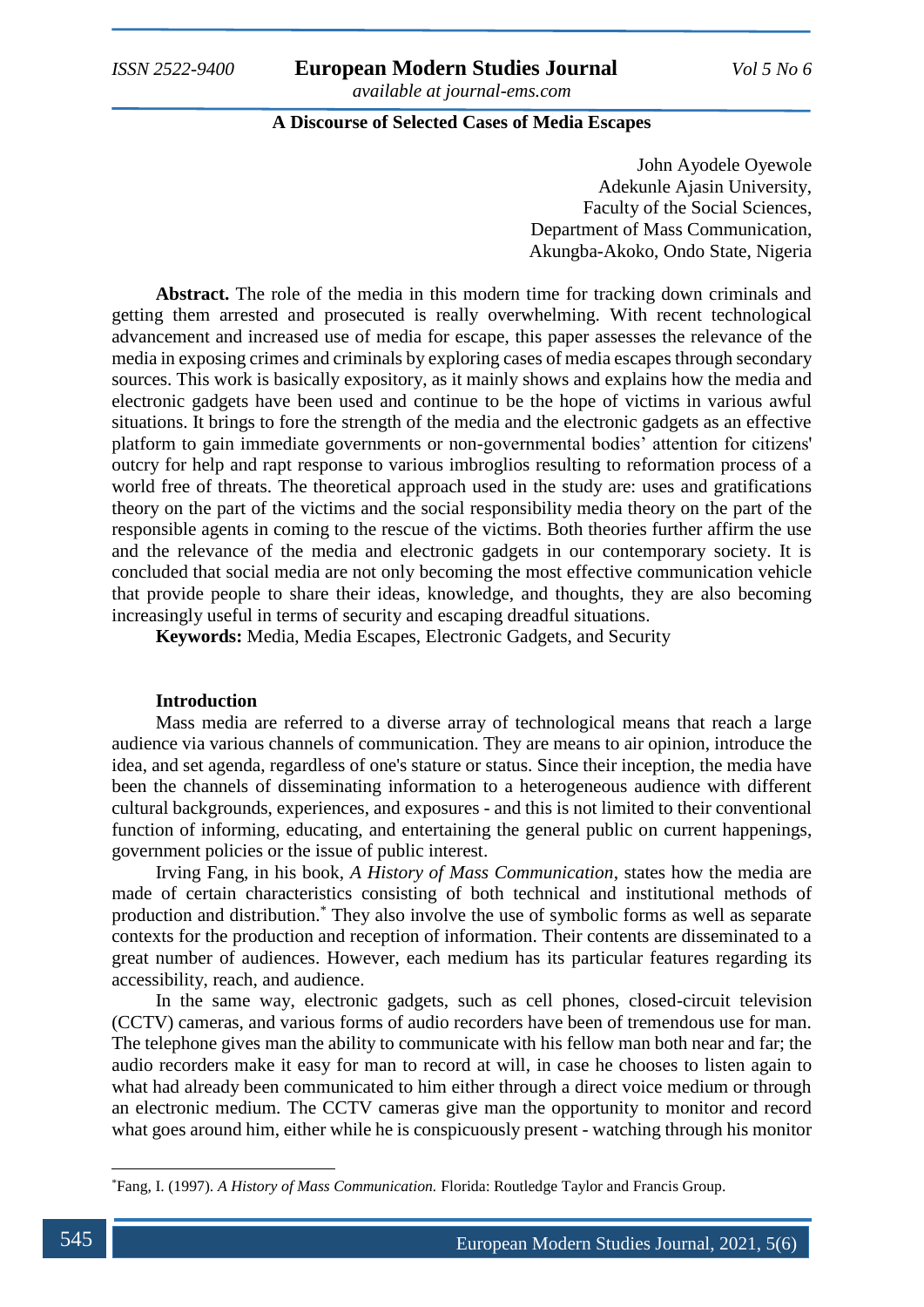at the desired location or to probably watch later, what happened in his vicinity when he was not around. Thus, these gadgets gives man the confidence of relaxation, as they make life much easier for man to regulate his life at will. With the advent of the New Media (social media) and electronic gadgets, it is easy to reach out to the rescue team in case of fire outbreaks and the security personnel in case of robbery attacks, among others.

It is imperative to state that on the one hand, the mass media have been a blessing to humanity, and, on the other hand, they are misused by some individuals; for the mass media, directly or indirectly, have equally become a tool in the hands of various governments to further spread their propaganda in the time of elections, let alone those who use the media, especially the Internet to carry out heinous crimes. So also, electronic gadgets have been a strong source of blackmails where criminals interfere in people's privacy – using the same gadgets that are meant to enhance man's happiness and safety for dubious acts.

### **Statement of the Problem**

Man, logically and over time, should have reduced his criminal nature to a bare minimum and lived in peace with his fellow man, but it is clear that the world is facing more violence daily, such as domestic violence, community clashes, bullying, assaults, rapes, robberies, assassination, forced marriages, incest, and so on. Several agents have been deployed by various governments to combat the rise of violence. A series of crimes are even recorded on video so that the culprits might be brought to justice. This research endeavour was inspired by an Aljazeera show called, *Media Escape*. † This programme depicts how young women in India who freely choose their spouses in defiance of their parents' wishes are guided by a nongovernmental organization (NGO) in India to a safe area so that the women in question are not subjected to honour killing. Because there appears to be little or no scholarly research on media escapes, this work assesses the relevance of the media in exposing crimes and criminals and so encourages citizens to take advantage of this opportunity. Society expects the media to serve the public's interests. To that end, it is intended that the media would not only inform, educate, and entertain, but will also be used to rescue people in crisis. In recent years, societal expectations have expanded to include a venue for discussion, a watchdog function, empowerment, and many developing media functions. The purpose of this work is to examine how the media and electronic gadgets might soothe the populace's dread in the face of these crimes or disasters, as the case may be, and how to use the media or available technological gadgets promptly to avert the imminent threat. In this context, both social media and traditional media are viewed as platforms for the masses to escape.

#### **Literature Review**

#### **Conceptual Review**

On the one hand, the media is the plural of the term medium, and it refers to a collection of methods for concurrently transmitting information, entertainment, education, and the likes to a vast and diverse audience. Traditional media, such as radio and television, as well as the current media, such as social media, which include websites and applications such as Facebook and Twitter, as well as messaging services such as WhatsApp and others, are examples of media. Electronic gadgets, on the other hand, are gadgets that are used for direct communication with a restricted number of individuals, as opposed to electronic products that are used for broad communication. Depending on the situation, they are equipped with devices that can record both audio and video. As a result, when we refer to electronic communication, we refer to any type of communication that is conveyed electronically via these devices.

<sup>†</sup> Aljazeera (2019). *Media Escape*.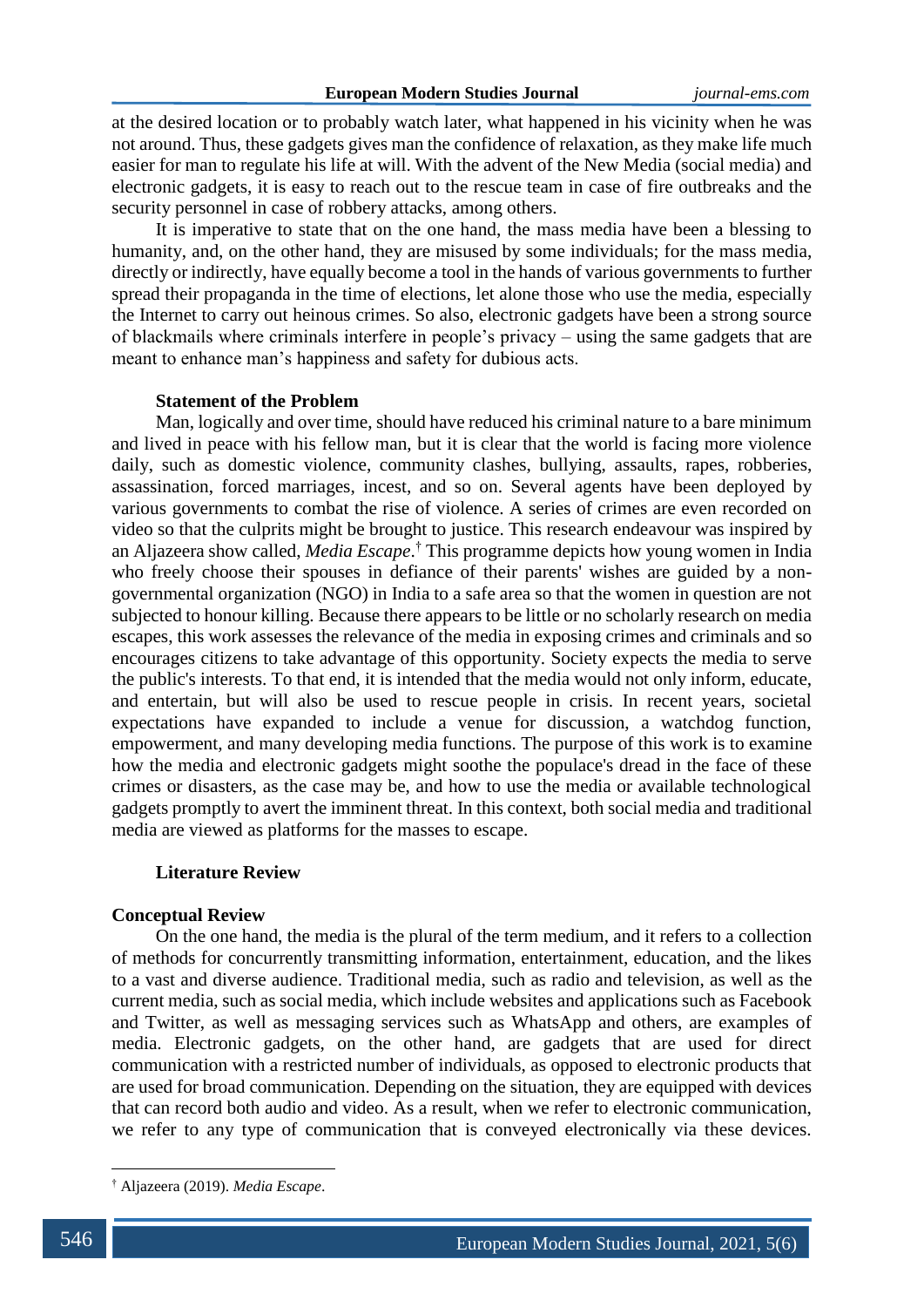However, as used in this study, media refer to a variety of traditional media, contemporary media such as social media, and electronic gadgets that can be used to expose crimes and criminals such as domestic violence, community clashes, bullying, assaults, rapes, robberies, assassination, forced marriages, incest, and so on. Furthermore, the term "media escapes," as used in this study, refers to the many ways in which individuals have utilised the media to get themselves out of uncomfortable situations. The notion of media escapes encompasses the use of mass media to alert a potential individual or group to come to the aid of a victim whose life is in jeopardy. Security refers to the strong desire and the use of the media to be secure and free from any form of danger that threatens a person's or a group of people's existence. Because self-preservation is the most primal drive in humans; there is a strong desire to do all in one's power to safeguard one's life, if one's life is in immediate danger.

### **The Media and the Society**

**.** 

The media and society are inextricably linked; the latter is the result of the former. The influence of the media on society is apparent, much as the impact of society on the media has been studied in the normative theory of the press; but, in essence, media represent our society, how the society functions, and what the society consists of. With recent technological advancements, our society has seen an increase in people's opinions and ideas. People nowadays are just a click away from any kind of information accessible on the Internet - the medium that has transformed the globe into a global village.

Winston & Borgesson, in their book titled, *Media Technology and Society: A History from the Telegraph to the Internet* explain and describe how the media control and make the essential parts of society in various ways.<sup> $\ddagger$ </sup> Among other things, the media play their roles effectively in the following areas:

- **Information:** Access to the media means access to facts and documents which help the audience to acquire information and knowledge. The media as purveyors of news and views have a decisive role in preparing the human race for the 21st Century and now beyond. The media organisations and communication hardware expand access to information. The world has become closer and cohesive due to the transmission of information. Within seconds pieces of information reach every nook and corner of all countries. Everyone knows everything happening everywhere.
- **Public Watchdog:** The media have played a leading role in shaping, guiding, and reflecting public opinion. The media help to establish democracy, by informing and teaching citizens about the common good that helps democracy move towards its ideal state. In any corrupt society, the media play a pivotal role in exposing the corrupt activities taking place in government, trade, and profession, and make the public think and act accordingly.
- **Safeguarding the Democratic Society:** Access to media means access to public opinion which preserves and protects a democratic system. It is advantageous for both the leaders and the masses. Leaders can address masses depending upon their convenience and they can reach widely dispersed masses simultaneously through the media. One of the chief advantages of media access is that they help to correct distortion in facts, views, and attitudes.
- **Entertainment:** The media have monopolised the leisure industry. Literature, music drama, dance sport, interaction with resourceful persons, culture, entertainments etcetera, which were once admired and cherished by the masses have been put into various and

<sup>‡</sup>Winston, B. & Borgesson, B. (1998). *Media Technology and Society: A History from the Telegraph to the Internet*. London: Routledge.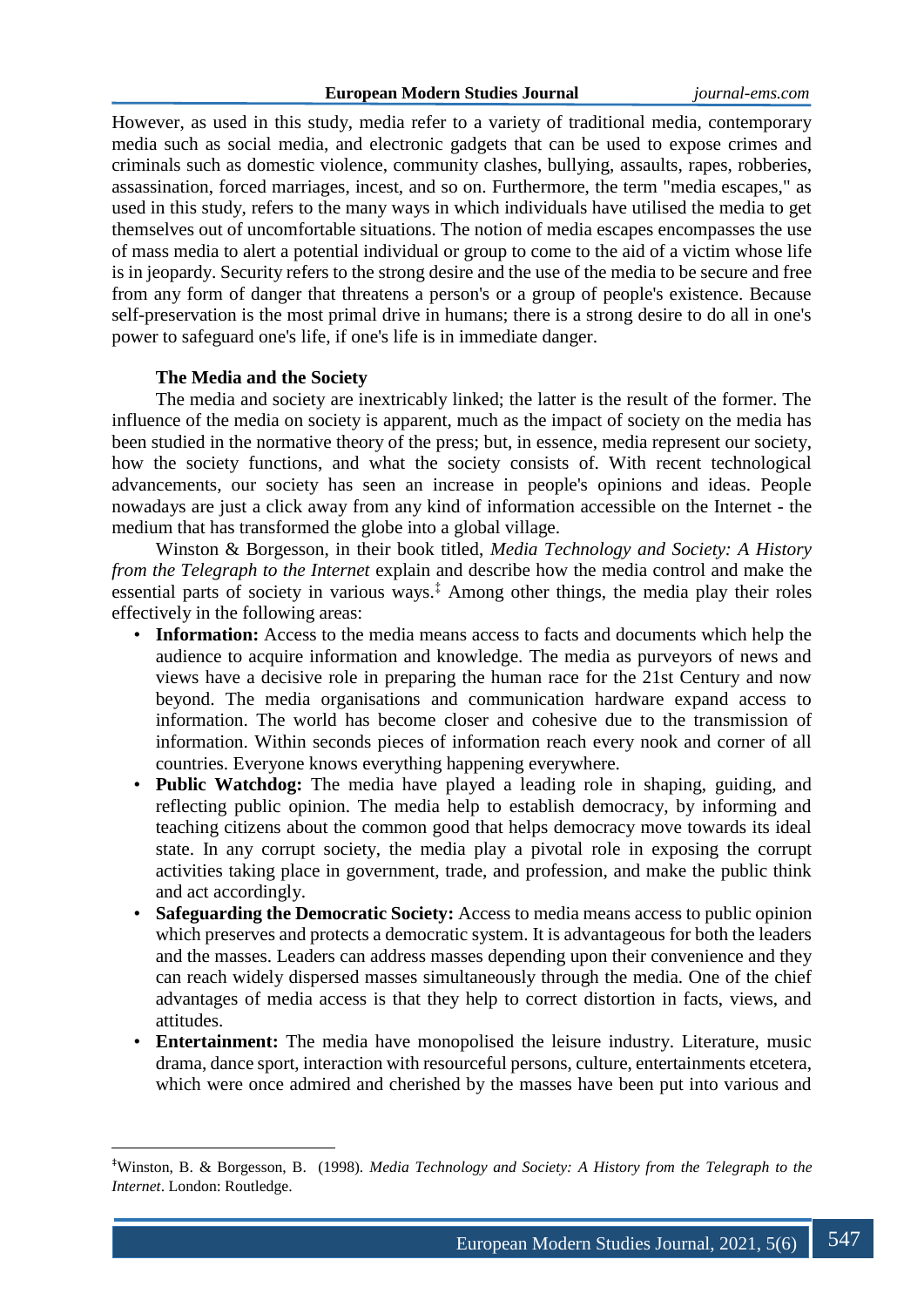better shapes by the media. Thus, the media play a large role in shaping the modern culture.

- **Education:** The overall human development is directly related to education. The media enable the spread of education through conventional as well as unconventional methods. Ignorance can be eradicated if adequate information is given. The media add new information to human knowledge, known as educative values. The media may also be educational in nature; for instance, the public broadcasting stations provide educational programmes to the national audience. Newspapers release a special "education Plus" supplement every week which contains materials useful to the students in various communities.
- **Economic Growth:** The media can be used for both social and business concerns; such as advertising, marketing, propaganda, public relations, and political communication. The market for goods expands and economic growth takes place through advertisements in the media. Information relating to jobs in different fields is available through the media to the public. The needed skills are being taught through the media; for instance, farmers learn the methods of modern farming, workers get information to master technical skills, people, in general, learn more about how to keep themselves healthy and strong; and of course, a health medium keeps a wealthy nation on the development track.
- **Interpreter of Reality:** The media play a crucial role in shaping public perceptions on a variety of important issues, based on the information that is dispensed through them, and through the interpretation, they place upon this information. They also play a large role in shaping modern culture, by portraying a particular set of beliefs, values, and traditions as reality. That is, by portraying a certain interpretation of reality, they shape reality to be more in line with that interpretation.

## **The Intrigue World of the Electronic Media**

Since the 18<sup>th</sup> century, man has been enjoying technological advancement which indeed has been making life much easier for man.<sup>§</sup> Thus, advanced information technology has brought about incredible discovery in highly advanced electronic gadgets that man uses for his daily activities. There are face-to-face conversations, conferences, meetings via Skype, Zoom, Duo, Facebook, and live streaming, all with the aid of gadgets such as mobile phones, desktop computers, laptops, and the likes. These have enhanced global communication in trading and transactions over a long distance; more so with the introduction of online banking with machinery and gadgets like cell phones, point of sale (P.O.S) tablets, digital watches, and automated teller machines (A.T.M).\*\*

Electronic gadgets have been facilitating easy interaction and interconnectivity and making life much easier as they improved efficiency and productivity of labour in every organisation and at the same time add value to the business and digital communication. There are digital gadgets that help to simplify household tasks and help in multitasking with household chores. Such household gadgets include vacuum cleaners, microwaves, air conditioners, dishwashers, refrigerators, washing machines, televisions, and other similar items.†† However, this research focuses more on the communication gadgets that man can use to escape from troubles. The communication gadgets include radio, satellite phone, television, computer, mobile phone, and the likes. Mobile phones are small portable devices used for digital communication. They are used for storing information, either as text messages, audio

1

<sup>§</sup>*History and Evolution of Technology*, https://nation.com.pk/23-Jul-2018/history-and-evolution-of-technology \*\**Different Types of Electronic Gadgets,* CF. https://www.easytechjunkie.com/what-are-the-different-types-of-

electronic-gadgets.htm

<sup>††</sup>*Importance of Electronic Gadgets,* https://bamboodu.com/why-gadgets-are-so-important-in-our-daily-life/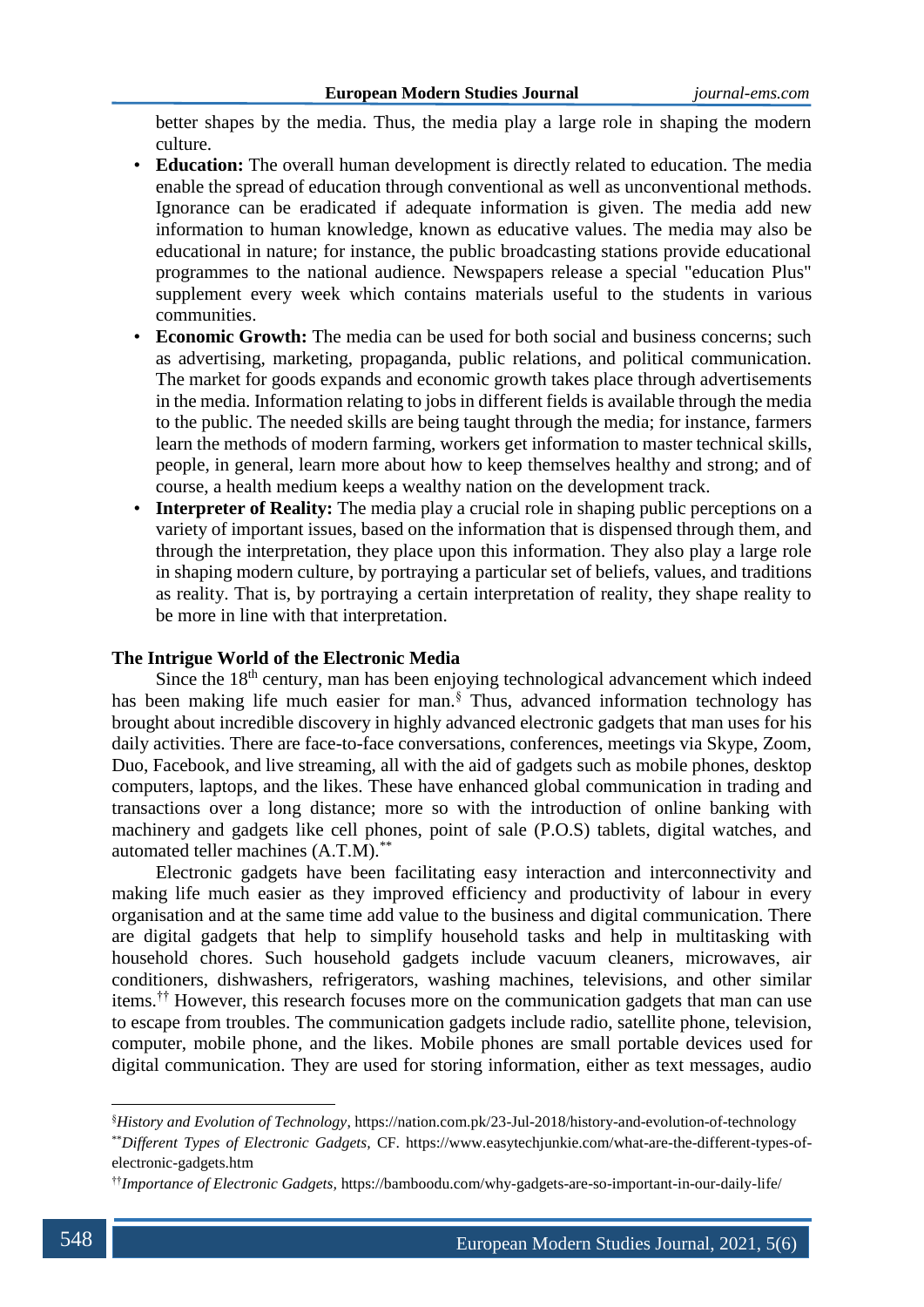messages, or video messages; for sending and receiving messages, also either as text, audio, or video; for recording preferred audio and video events. Mobile phones are also used for business transactions. Computers are the most widely used electronic gadgets in every sphere of life; they are mostly used in organisations and offices for carrying out various forms of communications, as well as business transactions. Computers are equally used for entertainment. Besides, games are stored and played on computers, and of course, computers are also used for educational purposes, which have made learning to go beyond face-to-face classroom teaching and learning. Thus, one talks of online teachings/learning which has become the new order of the day. Educational gadgets like computers – laptops, and smartphones are used today as tools to aid classroom learning and for interactive tools.

#### **Theoretical Framework**

Two theoretical frameworks are used here. On the one hand is the uses and gratifications theory, which explains how users of the media bring to the awareness of those concerned about societal safety, to come to their rescue at various times of danger or distress. On the other hand, is the social responsibility theory which talks about how the media takes the necessary step to come to the rescue of the victims of various imbroglios by giving them adequate coverage as part of fulling their social responsibility. These theories guide one to the understanding of certain predictions in the outcome of research work.

## **Uses and Gratifications Theory**

The media audiences may be grouped into two - using the technical term, consumers of the media texts; and so, there are passive and active audiences. The passive audience receives the media contents wholly without the choice of selection – just filled with the admiration of the media texts. Those who belong to this group could either be literate or illiterate, but uneducated in the sense that they do not necessarily use the media to serve their needs but rather make themselves available to the dictates of the media. However, in this modern time, it might be difficult to ascertain that there are passive audiences except possibly in the rural areas and within the context of poverty of mind.

In the eyes of an active audience, the media have a purpose since they are used to meet certain wants and needs. To put it in another way, the active audience is a thinker, interpreter, and creator in the sense that he or she sifts through the media content before deciding what is valuable to his or her live from it. Even though the active audience may not care about the truth of a media piece, he or she is not immune to its influence. He or she utilises the media to get what he or she wants out of it. As a result, the debate of the Uses and Gratifications Theory is sparked by an active audience.

With this research, the victims of the various crimes who use the media to draw the attention of the public to themselves are active and use the media for their gratification, which is calling the attention of the media consumers to their imbroglios for necessary actions to be taken. The Uses and gratifications theory as mentioned depicts an active audience. This theory does not constrain the audience to make choices or choices of what to consume from the media, but the audience uses the media through his or her mobile gadgets to disseminate information to the necessary agent that will carry out the rescue mission or alleviate an existing problem. In this case, the uses and gratifications theory maintains that the audience is in full control of the content or channel of the media he or she wishes to consume or disseminate as the case may be. The audience has its interests and motives for certain media texts and thus decides on the content or channel of the media that serves his or her needs and therefore, the effect of the media on the audience is determined by his or her various needs.

The audience's control over the media could also be traced to its assessments of the value of the experiences with consequences for further media use and possible applications of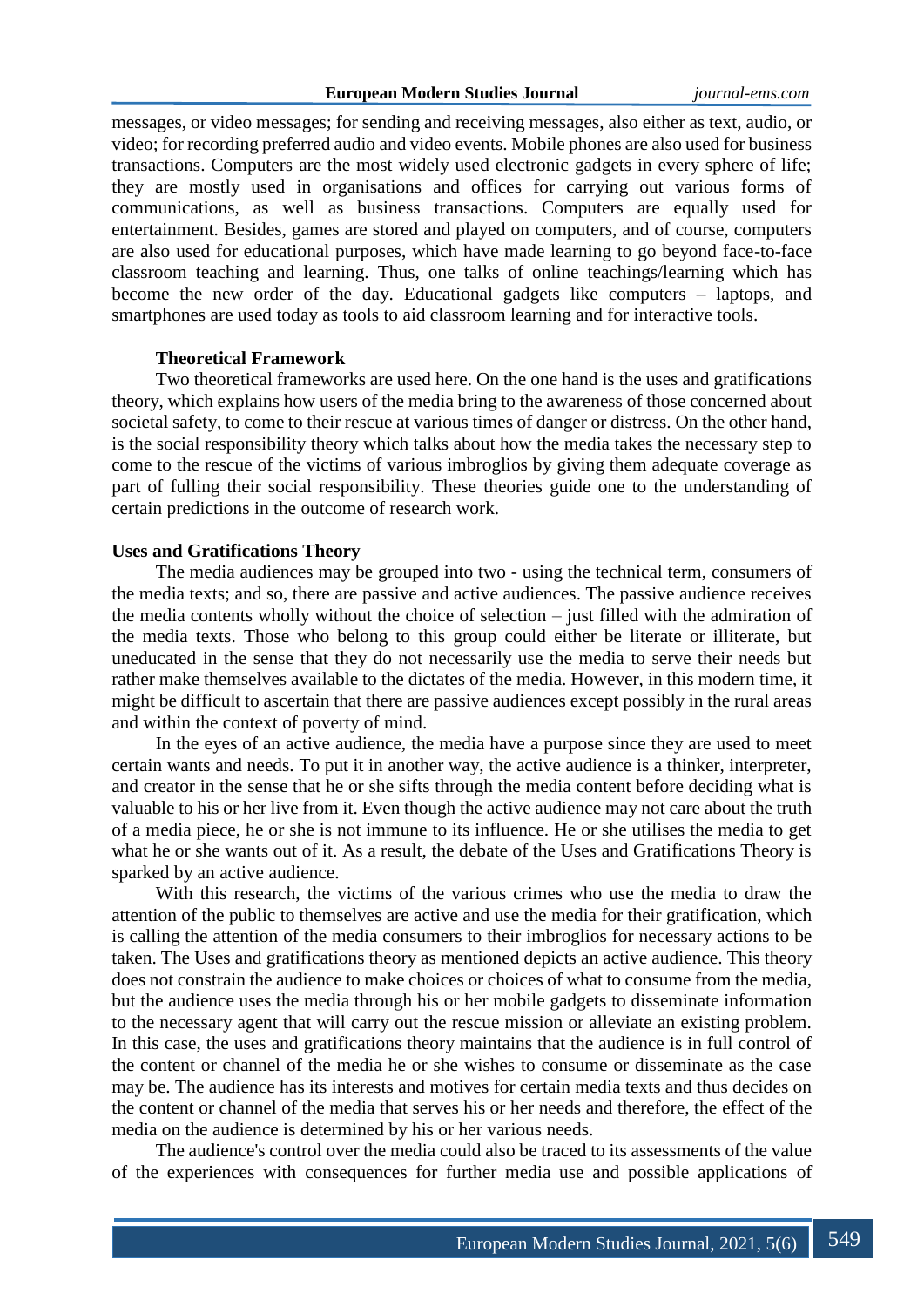benefits acquired in other areas of experiences and social activity. Wilbur Schramm, in his book, *Television in the Life of our Children* justifies this view when he says that children specifically select materials on television that best fit their interests and needs.<sup>‡‡</sup> That is why two children can be seen struggling to gain possession of the television remote control when each desires to watch his or her preferred favourite programme.

### **Social Responsibility Theory**

The social responsibility theory attempts at synthesizing the problem of the people with how the people see that the media, having what it takes to bring them out of their problem.<sup>§§</sup> Hence, this paper is anchored on the Social Responsibility theory of the media.

Social Responsibility is seen as an extension of the libertarian philosophy in the media, recognising their responsibility to resolve conflicts through discussion and to promote public opinion, consumer action, private rights, and important social interests. This theory has its major premise that freedom carries concomitant obligations. According to Littlejohn, the press has an obligation to be responsible to the public; otherwise, some agency of the public must necessarily enforce it.\*\*\* To this research, what the media release to the audience, make the audience react and see the need to come to the aid of the victims concerned. The pain or the terrible situation that the media project that an individual or a group of people find itself, calls for an immediate intervention by the people or still the particular agent responsible for such action. We see in the case that when victims of any violent acts make his or her case via the media, it is expected that the necessary body will come to the rescue of the victim. This situation has increased the interest of the people in the media.

#### **Data Presentation and Discussion**

Using the secondary sources, this research looks into some selected human situations where the media, especially social media and electronic gadgets have been used for human escape from various ways; such as escaping from captivity, home violence, to get justice, and the likes. Selected cases of media and electronic gadgets used for escapes are examined where applicable.

### **Radio and Cell Phone**

The radio, a medium of communication, and the cell phone, both a medium of communication, as well as an electronic gadget, are at all times relevant in the area of security, because of their ubiquitous character, accessibility, and most importantly their ability for interactivity between the presenter and the listener as in the case of the radio. While the cell phone gives room to direct and immediate dialogue or conversation between the caller and the receiver at the other end. In radio, interactivity has long been closely related to different forms of participation, such as listener panels, letters, contests, or call-ins. These models can be actualised in a digital context which enlarges the scheme of participation to interactive systems of communication in which through a navigation interface, the listener participates without interacting directly with others. The joy of this medium is that in the course of reporting the situations or making a point with the presenter especially via phone, over million listeners at the moment, are listening to what the caller is saying.

It is important to say that the radio has been used in so many ways for an escape or to correct wrongs. There is a programme on Fresh FM 105.9 Ibadan titled *Confession Night*. The

<sup>‡‡</sup>Schramm, W. et al. (1961). *Television in the Lives of Our Children*. Stanford, California: Stanford University Press, p. 98.

<sup>§§</sup>Daramola, I. (2012). *Introduction to Mass communication*. Lagos: Rotham Press Ltd.

<sup>\*\*\*</sup>Littlejohn, S. (2002). *Theories of Communication* (7th ed.) Albuquerque, New Mexico: Wards worth.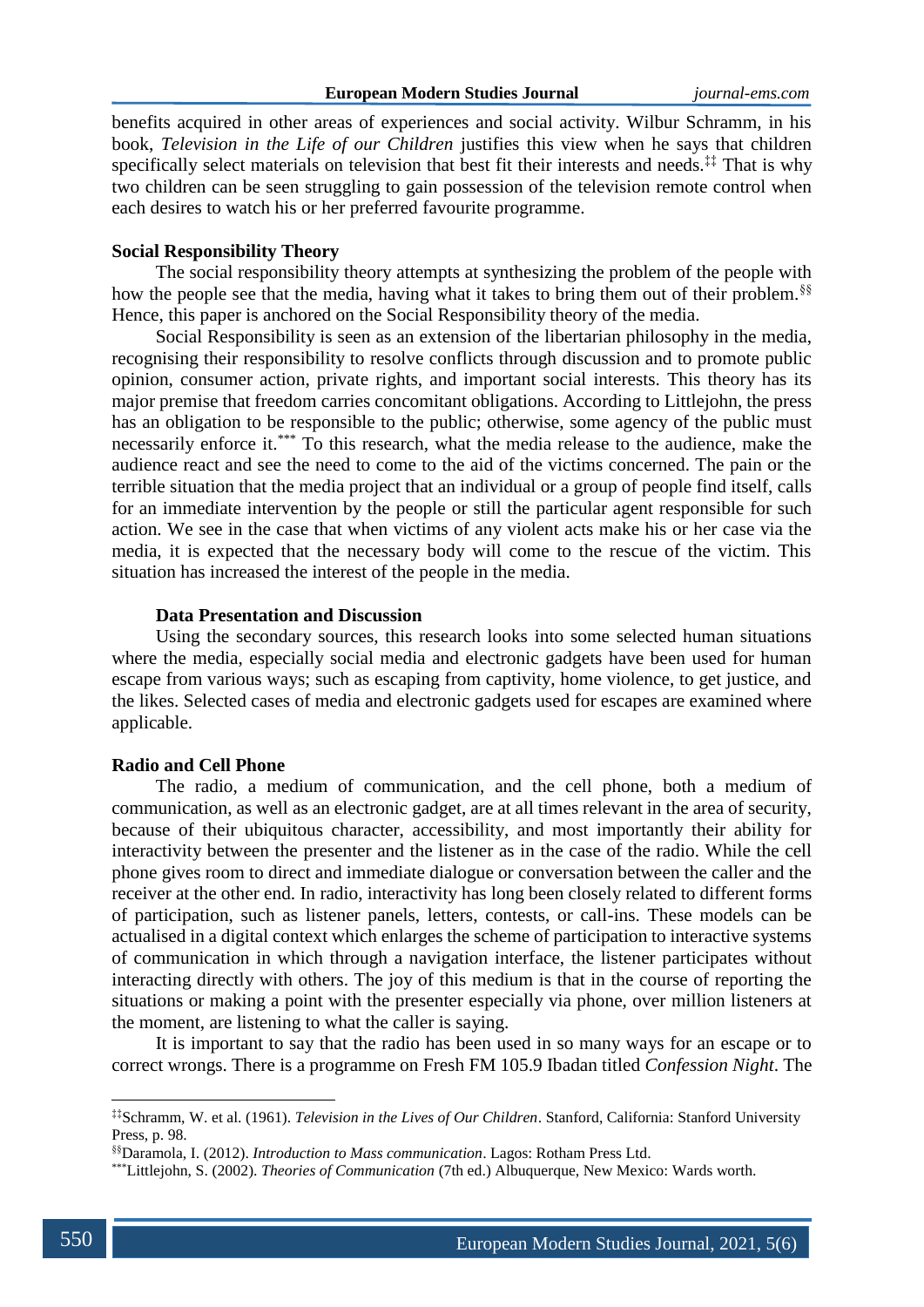programme is centred on amending and solidifying relationships or marriages that are on the verge of collapse. A case whereby a male caller calls in and asks the presenter to help call his girlfriend or wife and apologise on his behalf and seek forgiveness which will be done right after he might have made such request, while the programme is still alive. This has been a blessing to many listeners across the length and breadth of the state and beyond. The other good part of the programme is that, it has a way of exposing directly men or ladies who are in multiple relationships.

Another programme titled *Bosenlo* on Splash FM 105.5 in Ibadan, the capital of Oyo State, Nigeria is centred on bringing out the fact in the ordinary. It is designed to be the voice of the voiceless by calling out the politicians to do as expected in their various constituencies with full audience participation. For a good number of times, the programme has also been the platform advocating for the establishment of the newly inaugurated South West Security Network called, *Amotekun* to curb the incessant insecurity in the South West of Nigeria*.* Presently in Nigeria, the radio is used to constantly report the heinous crimes of the Fulani herdsmen, kidnappers, and bandits terrorising the country. Coupled with this is that the radio presenters are using their various programmes to curb social vices, human trafficking, illegal raid, police brutality, and among others, while also proffering solutions to the problems by reaching out to the concerned people or those in authority.

The cell phone has been tremendously useful in curbing or averting crimes in many ways. In September 2006, the author was one of the victims at Saint Augustine Catholic Church at Iba Estate, Lagos, when at about 1 am, armed robbers with sophisticated weapons broke into the church compound. The then parish priest, Pius Omafuma made a phone call to the Metropolitan Archbishop of the Catholic Diocese of Lagos, Anthony Olubunmi Okojie, who in turn, quickly called a radio station in Lagos, which at once broadcast the ugly incident on the radio. This made the police to move in, but with the Nigerian situation, the armed robbers had left before the arrival of just two police officers to face over twenty (20) armed robbers. At least, two phone calls were made that made the radio station to bring to the awareness of the public the ugly scene that was happening in the middle of the night at Saint Augustine Catholic Church, Iba Estate, Lagos. Furthermore, under the statement of problem of this research, it is stated how young Indians who are in love use the cell phone to contact members of the Non-Governmental Organisation (NGO) to come to their rescue – saving them from honour killing by members of their families for engaging in amorous overtures without the consent of their families. More so today, is the availability of the emergency number: 911, which indeed has been saving a lot of lives. All one needs to do in case of any danger, is to dial 911 from any available telephone, be a landline or a mobile phone, and one will be attended to instantly.

#### **Television**

Likewise, women in Nigeria now use television to raise the consciousness of Nigerian women for their emancipation from a society that is predominantly dominated by men. They raise issues on many topics among which are: the politics of polio immunization, adultery, and death by stoning of women. They also raised government awareness on the closure of fun spots in Kano State, the Taliban uprising in Yobe State, the religious crisis in Jos and Kano, the implementation of sharia criminal law in Nigeria, and issues affecting women in general.

The more these women use the media socially to speak about their plight, the more people become aware of the imbroglio women in some parts of the world are facing. Just as television became the medium of liberation for American women, so also the Arab women and African women would one day be liberated from injustices facing them.

The case of an African American, George Floyd who died as a result of racial discrimination in the hand of a Euro American, Derek Chauvin on  $25<sup>th</sup>$  May 2020 is still vividly registered in the mind of many. Officer Derek Chauvin, putting his two hands in his pockets,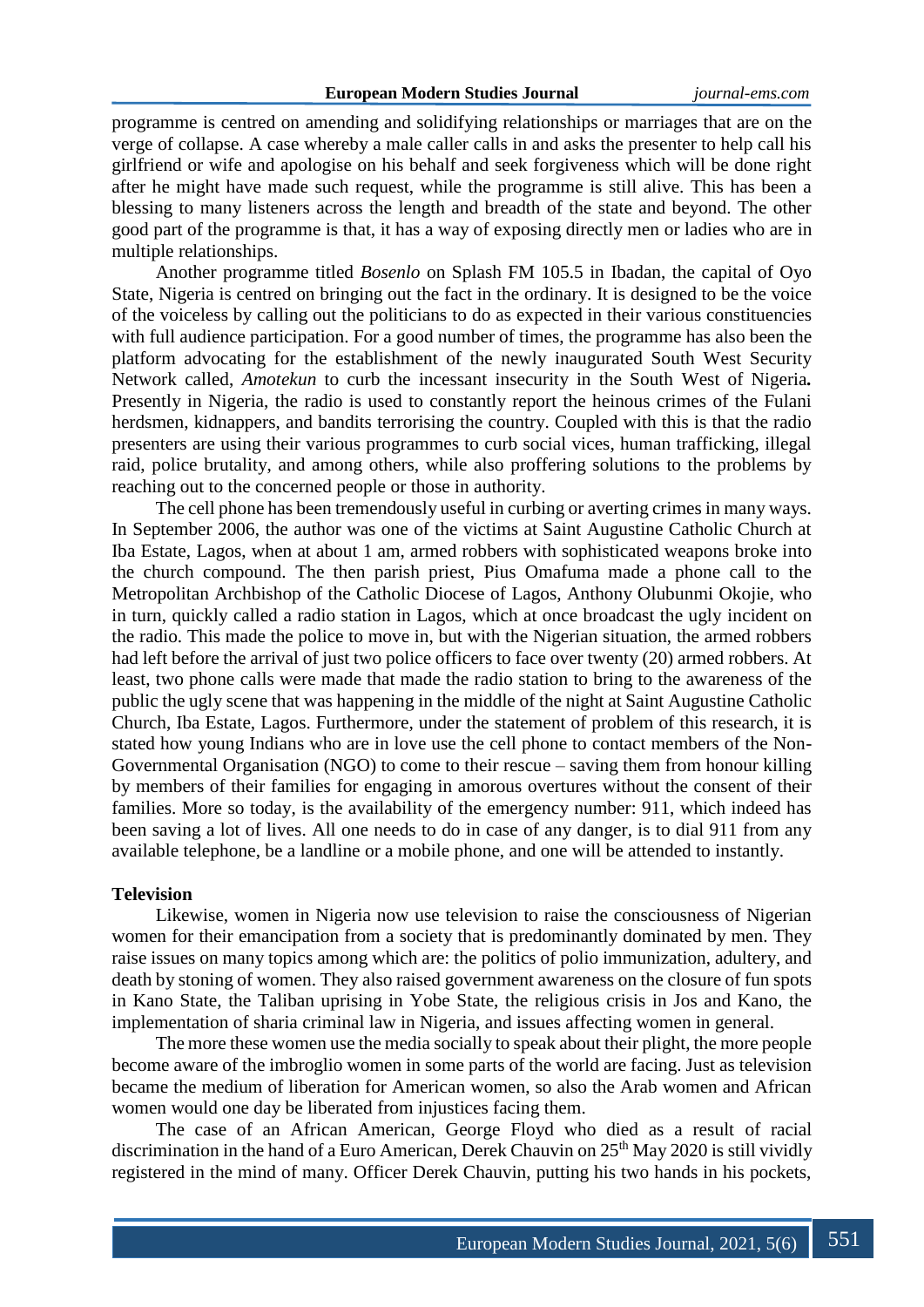knelt on George Floyd's neck who had already been handcuffed. The various audio cum video clips taken by onlookers and the police officers at the scene were sufficient to convict Officer Derek Chauvin of second-degree murder on 20<sup>th</sup> April 2021. In one of the video clips, one could see Officer Derek Chauvin with his two hands in his pockets proudly and wickedly knelt on the neck of George Floyd for more than nine minutes, until George Floyd passed out for lack of oxygen in his chest. To support his argument, the prosecutor was able to show to the jury, the various clips of merciless treatment George Floyd suffered at the hand of the police. More so was the vivid utterance of George Floyd as he pleaded: "I cannot breathe." And thus, George Floyd gave up the spirit.

### **Audio and Video Recording of Sex for Grade Scandals**

With hidden cameras, additional crimes perpetrated by certain people have come to light. There is the instance of Kiki Mordi, a 28-year-old Nigerian journalist who was the BBC Africa Eye's chief correspondent. She and her colleagues found various sex for grades scandals at Nigerian and Ghanaian universities, which resulted in the publishing of a video documentary based on their findings.

Mordi, who was left out of school due to sexual harassment, eventually became a journalist to reveal long-hidden sex scandal instances in the Nigerian academic institutions. Along with him are three other undercover reporters who employed concealed cameras to capture audio-visuals of teachers at the Universities of Lagos and Ghana for at least three months. Some academics were captured on covert camera harassing and trying to extort undercover journalists in their offices.

The publication of a documentary based on hidden camera video has caused a nationwide outcry against sexual approaches by teachers toward students, with the Nigerian Senate passing legislation to criminalise such behaviour and impose mandatory prison sentences on lecturers found guilty of it. This comes after university officials suspended the instructors recorded on tape.

In another video clip, a postgraduate student in Business Administration Faculty also seized the bull by the horns when she recorded an audio discussion between herself and an Obafemi Awolowo University (OAU) instructor in Ile-Ife, Osun State, demanding five (5) rounds of sex to improve her grades. The audio recording of the discussion was made public, resulting in public demand for justice. Following that, the University formed a commission to further examine the matter and deliver justice. The suspected professor was suspended to serve as a deterrence to other instructors who intend to or are currently engaged in such heinous behaviour. If these sex for grades scandals had not been recorded on audio or video recording devices, they would have gone unreported and the evil perpetrators would not have been convicted.

#### **The Social Media**

The social media, with the help of the Internet, have been of immense assistance to victims of different crimes; as individuals utilise every chance to publicise whatever horrible condition they may be in at any moment. The emergence of the social media has made a place for citizen journalism, which means that a person may voice his or her thoughts without having to go via a traditional media outlet. The present media have made it difficult for the person to voice his or her views; since the individual would have to go through the rigors of payment to the medium of choice, censorship, and even in the process of gatekeeping, one's ideas may be harmed. People, on the other hand, may use the social media to express themselves in whichever manner they want and whenever they want. Thus, Twitter, Facebook, YouTube, and other social media platforms are used to highlight human rights violations and police brutalities, among other things. For example, in the case of Nigeria's Benin-Ore Road, which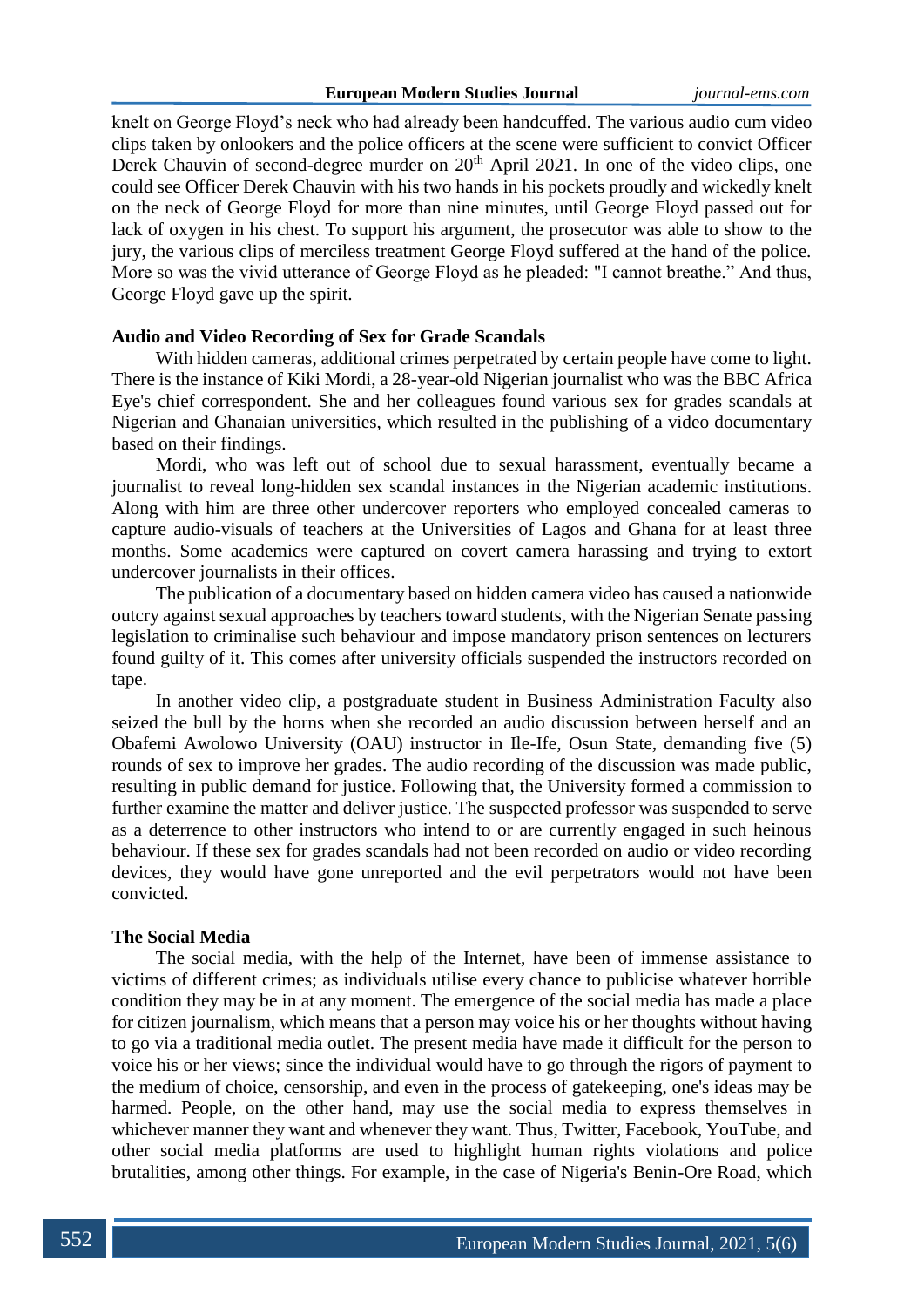has become a safe haven for kidnappers and other types of armed robbery assaults, there is a lot of overwhelming evidence with images and video clips of different crimes published on the various social media for public notice and responses.

Indeed, the social media have emerged as a formidable force on the Internet. In 2019, there was a case involving a prominent church in Akure, the capital city of Ondo state, Nigeria. It was claimed that the church's Senior Pastor, Pastor Alfa Babatunde, also known as *Sotitobire* (tell of his greatness), was implicated in the unexpected disappearance of a youngster named Kolawole Gold. The involvement of social media users seeking justice is certainly commendable. The problem became popular on social media sites such as Twitter, Facebook, and Instagram, among others. There were hundreds of short video clips on different social media platforms, that the church was burned down by irate teenagers, which resulted in the immediate arrest of the aforementioned Pastor, who was then detained in jail and finally sentenced to life in prison. Unfortunately, the court of appeal overturned the life imprisonment of Pastor Alfa Babatunde and was released from Olokuta Correctional Centre, Akure on 3rd December, 2021 as a result of some questionable judicial practices in Nigeria. Justice Gamma Barka ruled that the circumstantial evidence the high court based its judgement was not enough to convict Alfa Babatunde. Thus Justice Barka discharged and acquitted Prophet Alfa Babatunde of the offence. Further information states that members of the family of the lost child, especially the mother, Modupe Kolawole, have been afraid for their dare lives even before the said pastor was eventually released from prison.

Another example was a situation at the Federal University of Technology Akure (FUTA), Ondo State, Nigeria when several students ganged up to beat up a 100-level student who was accused of poking her nose into a topic she was not supposed to be a part of. The victim was gang-raped and beaten up in the video, which was shared on Twitter. People's emotions were high, and they wanted justice. Among the renowned social media users who have called for justice are Segun Awosanyo, the Convener of #EndSARS#, Oluyemi Fashipe, CEO at YemiFash media, and others who have demanded that the school prosecute the students who assaulted their colleague and that failure to do so will result in legal action.

In addition, in 2019, a female 400-level student of International Relations at Obafemi Awolowo University, Ile-Ife, in Osun State, Nigeria released an audiotape on social media accusing one of the university's renowned lecturers at the Faculty of Administration of sexual harassment after being threatened with course failure if she did not comply with the lecturer's amorous overtures. The image of the claimed instructor was widely circulated on social media, with many people requesting that the lecturer be fired by the University administration. According to the released tape, the Lecturer said that if the woman did not sleep with him, she would fail his course three times. Thus, if it had not been for social media, which allowed the lady to report her case as it was with raw evidence, seeking justice through the traditional media could have put her life in danger, due to delays in the gatekeeping process, ownership influence, framing, fear of defamation, and so many other factors to consider in news processing.

It will be remembered that in this same faculty, one of the Professors was accused of threatening another female student that if she did not sleep with him, she would have to repeat the course. Following the publication of the discussion, an inquiry was performed, a fair hearing was provided for both sides - justice was done, and the said Professor was sentenced to twenty-four (24) months imprisonment by the Federal High Court of competent jurisdiction.

On the international stage, there is the example of the Iranian scientist, Shahram Amiri, who was allegedly abducted by the American Central Intelligence Agency (CIA) on May 31st, 2009, on his pilgrimage to Saudi Arabia. After the Iranian government stated that one of its nuclear experts had gone missing on his pilgrimage to Mecca, video footage appeared on the Internet on 15<sup>th</sup> July, 2010. The alleged Iranian scientist said in the video (where he performed an Internet recording of himself) that he was detained against his will by the American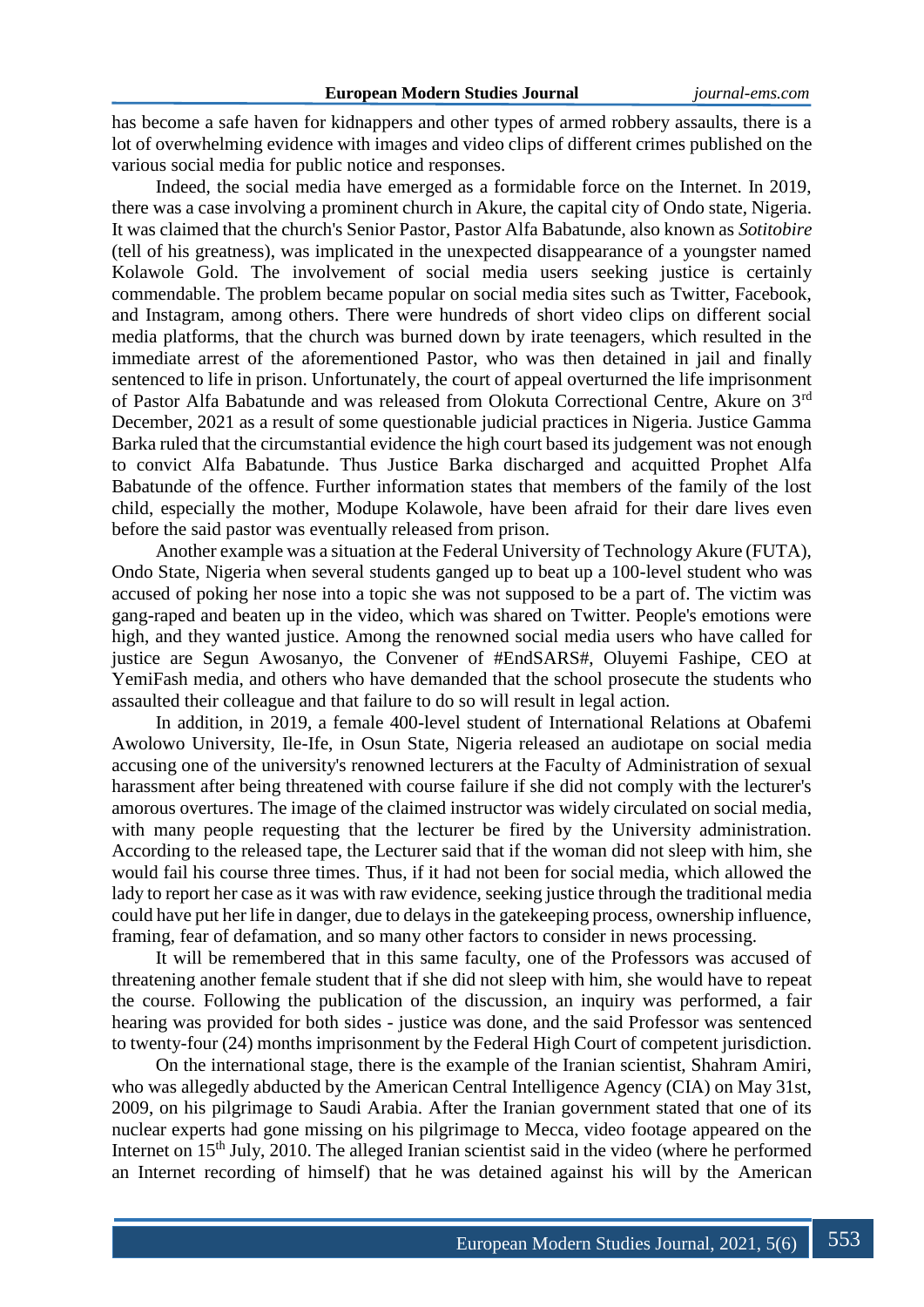government and transferred to an unknown place, but he managed to escape, and thus he asked for his safety and urgent release. This videotape rapidly went viral, prompting the then-American Secretary of State, Hillary Clinton, to issue a public statement declaring that the scientist was a spy at will and was never forced to be one and that he was free to return to his nation if he no longer wanted to be a spy. That is how the Iranian scientist obtained his liberty. Unfortunately, when Amiri returned to Iran, he was found guilty of treason, assuming that he must have disclosed a lot to the American government but using the kidnapping pretext to explain himself. After ten years imprisonment, he was eventually executed on  $3<sup>rd</sup>$  August 2016.†††

# **Closed Circle Television (CCTV) Camera** *The Zenith Bank Heist*

The zenith Bank robbery in Imo state in 2019 is an excellent illustration of the necessity of the Closed Circle Television (CCTV) cameras. The clip was captured on a CCTV camera, and it showed a brave inspector police officer standing strong to fight the robbery onslaught, which regrettably took his life. A few days later, it was revealed on the Internet that the Nigerian Police Force had left the family of the slain police officer unattended. This prompted others to set up a "Go Fund Me" page for the family and created a domiciliary account, with over \$15,000 raised in less than 12 hours. Some individuals offered to finance the children's schooling, and the Zenith Bank was urged to take an action and assist the family. If it had not been for the social media, this family might not have been able to reach out to the individuals who would help them. Thus, the CCTV camera footage illustrates how the heroic cop involved in a gunfight with the criminals appealed to the public, prompting even those in the diaspora to rush to the family's aid.

## *The case of Jamal Khashoggi*

Many people are still perplexed by the killing of the Saudi writer, Jamal Khashoggi inside the Saudi consulate in Turkey. According to Turkish reports, the Saudi write,r Jamal Khashoggi was murdered on 2nd, October 2018 inside the Saudi Arabia Consulate in Istanbul, Turkey. The Saudi journalist recorded his own assassination. Jamal Khashoggi was a Saudi dissident, journalist, Washington Post writer, former Al-Watan editor, and former General Manager and Editor-in-Chief of the Al-Arab News Channel. This heinous murder would have gone unnoticed and thrown under the rug, but Khashoggi's last moments were recorded in an audio recording, providing forensic scientists with evidence as to how, when, where, and who were allegedly engaged in the killing. Investigations were launched based on the audio recording's contents, which included Kashpggi's final words urging the assassins not to cover his mouth since he is asthmatic, as well as the struggle between him and his murderers. After the audio recording's transcripts were made public, private and public forensic specialists and investigators relied on the information gathered on it. There is no doubt that the Saudi journalist, Khashoggi, was slain inside the Saudi consulate in Turkey, based on the CCTV footage and the self-audio recording of Khashoggi.

## *The Maid Suspect and the Elderly*

Murni Panengsih, a 25-year-old Indonesian maid, was sentenced to ten months in prison in 2015 after being found guilty of assaulting the elderly lady she was assigned to care for. The bedridden victim had a weak kidney and diabetes and was placed in the care of Panengsih, who had abused her employer's mother on many occasions. Murni Panengsih was seen on the videotape beating the ailing old lady, violently - putting her head back to the pillow, and forcefully placing a water bottle on her lips; these attacks continued for over a year.

<sup>†††</sup>www.apnews.com. Cf. en.mwikipedia.org.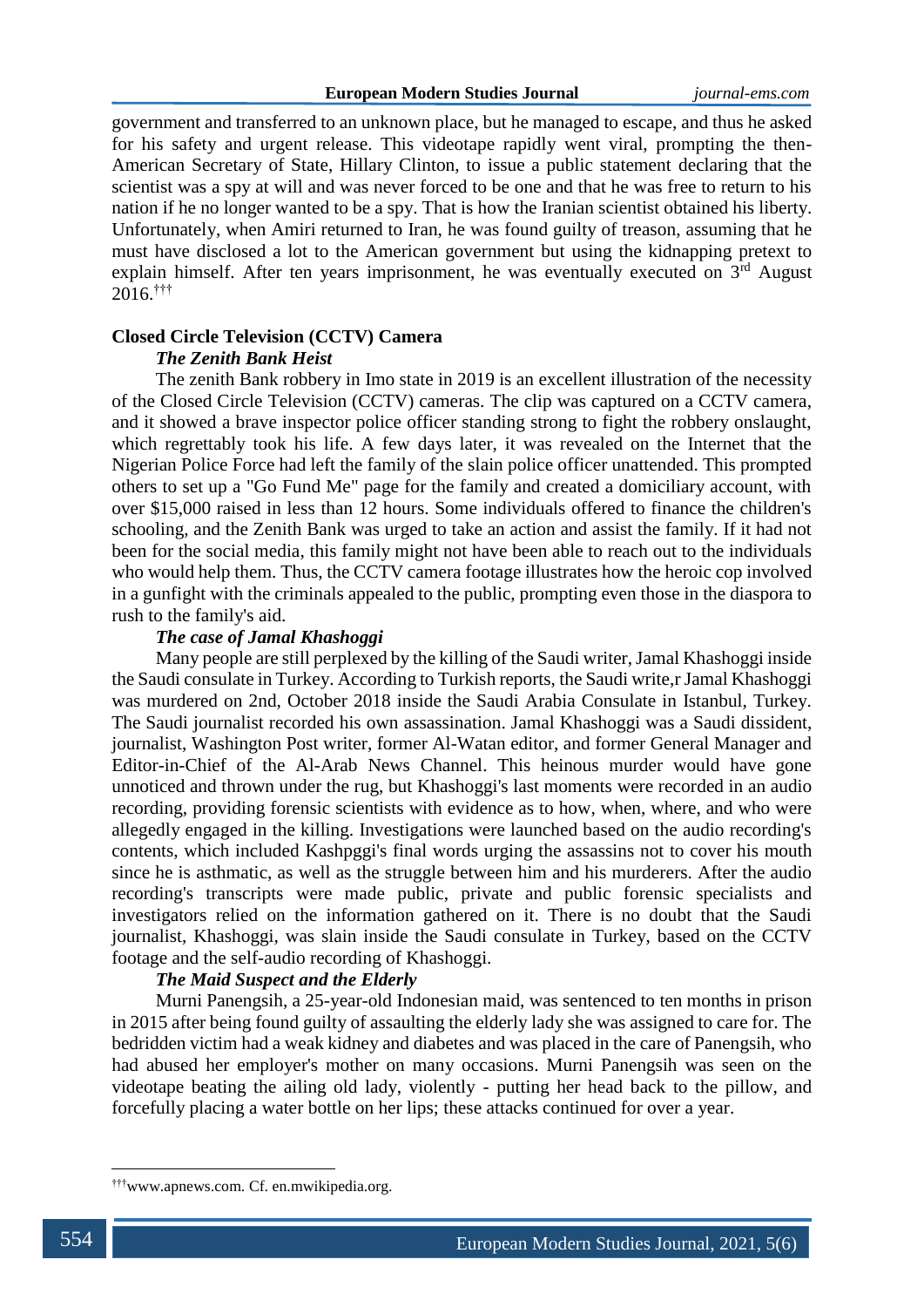When the victim's daughter saw bruises on her 96-year-old mother, she decided to view the CCTV tape, after seeing the maid's terrible attacks on her mother. The following day, a police complaint was filed, and a medical examination of the elderly mother revealed injuries such as a black eye, bruises across her face and arms, an abrasion on her right ear, and swelling on both ankles.

Murni received a ten-month prison term after pleading guilty to the allegations against her. Despite this, a psychiatric evaluation presented in court revealed that Murni had been suffering from adjustment disorder, which had contributed considerably to the offenses. No one could have predicted such situations, since the old grandmother often praised the maid, who also seemed to be a lovely lady. However, the CCTV camera did not go undetected, nor did the offender go unpunished, as she was imprisoned for her bad conduct.

The media in the twenty-first century have gone beyond their traditional advantage of informing, educating, and entertaining the populace; the media are now used to agitate for something better to enhance humanity while also acting as a watchdog for a given organisation to checkmate anyone or a group of people in power and set an agenda either for a positive personal or collective purpose.

#### **Conclusion**

This article highlights the expanding use of the media by consumers globally for security purposes. Even here, the theory of Uses and Gratifications is evident, in the sense that victims of violence or unjust situations must inevitably inform the media audience of their perilous conditions, so asking or daring the public to act quickly. In this circumstance, media consumers utilise the media to meet their urgent desire to be rescued from a perilous condition, such as emancipating themselves from kidnappers or an unfair situation. The tremendous growth in the number of users as well as involvement of users, demonstrates the potential of these communication channels, particularly for societal safety. Apart from this, individuals may engage with anybody in any location by utilising a communication device; this, in turn, has boosted the usefulness of social media by enabling people to seek out aid in urgent situations. To summarise, the social media are becoming the most effective communication vehicle for people to share their ideas, knowledge, and thoughts, which strengthens social organisations, forms public opinions, and meets people's needs such as understanding, explaining, and education for the safety and good of the society at large.

Indeed, technological devices have shown to be quite beneficial in terms of security. Individuals should be aware of their surroundings to make the most use of them, and in the event of any questionable scenarios, they should be prepared to click the recording button on their audio or video recording device a few minutes before entering any suspected scene of danger.

#### **References**

- Al Jazeera English Broadcast. (2019). *Audio transcripts of Jamal Khashoggi's murder revealed*.
- Baym, N. K. (2006). Interpersonal life online. In L. A. Lievrouw & S. Livingstone (Eds.), *Handbook of new media*. London: Sage.
- Daramola, I. (2012). *Introduction to mass communication*. Lagos: Rotham Press Ltd.
- Dearing, J. W. & Rogers, E. (1996). *Agenda-setting.* Thousand Oaks, Calif.: Sage Publications.
- Jenkins, H. (2006). *Convergence culture: where old and new media collide*. New York: NYU Press.
- Khashoggi, J. (2018). *BBC News*. 7 October 2018. Archived from the original on 9 October 2018. Retrieved 18 February, 2021.